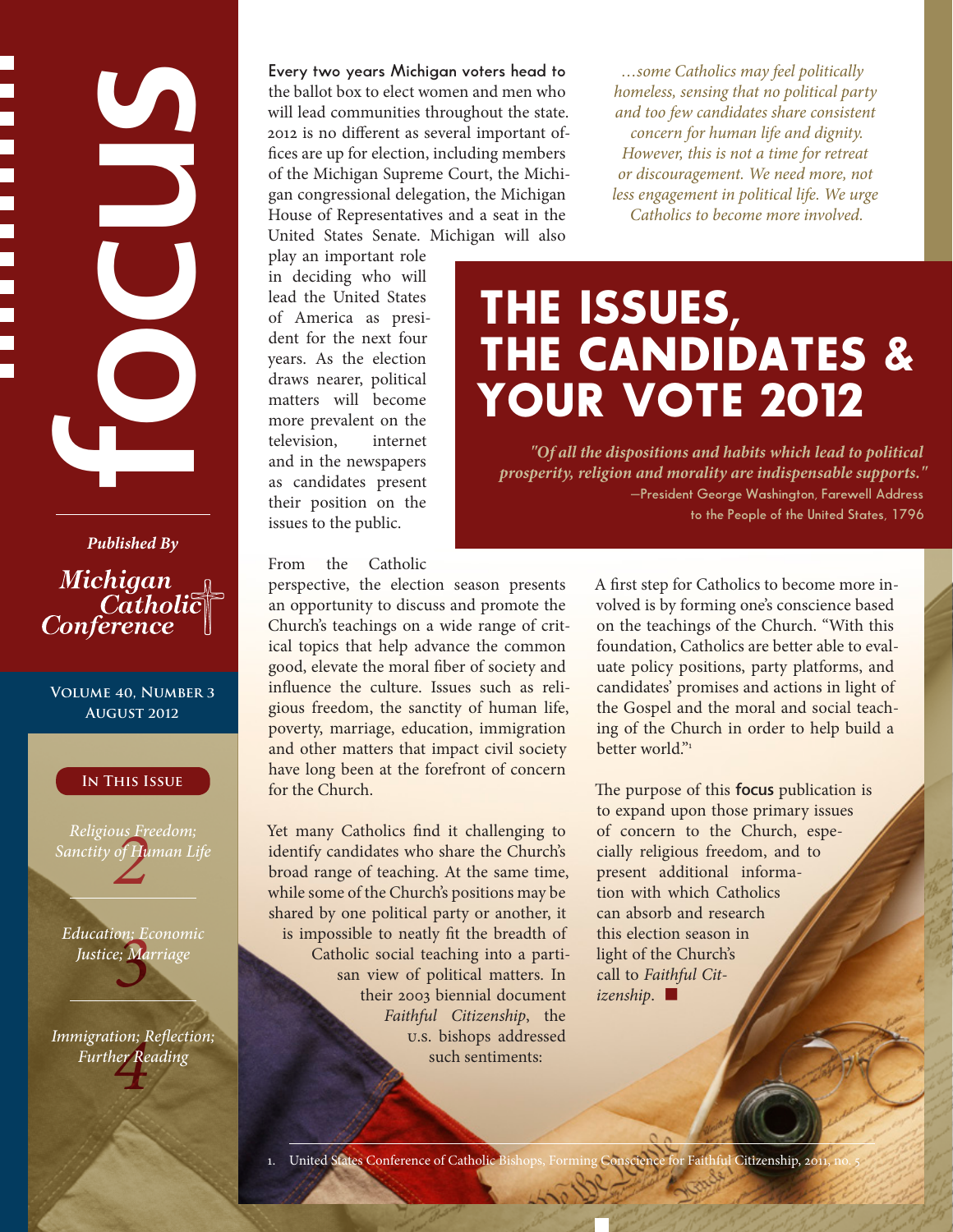### **RELIGIOUS FREEDOM**

*"Real freedom isn't something Caesar can give or take away. He can interfere with it; but when he does, he steals from his own legitimacy."2*

**At the heart of a democratic society lies religious freedom,**  the nation's first constitutional freedom—granted by God and guaranteed as an inalienable right by the Founding Fathers. It is the foundation for all other freedoms. This right must be upheld always and everywhere. 2012, however, may influence how religious freedom and the freedom to serve are defined and practiced in the years to come. When Catholics operate a soup kitchen to feed the hungry; when Catholic agencies facilitate foster care and adoption to provide a home and shelter for abandoned or neglected children;

when Catholics provide health care to anyone and everyone, they do it because they are Catholic, not because those receiving the service are Catholic. Regrettably, the federal government may no longer recognize such outreach as "religious" as Catholic agencies do not meet a current federal test that mandates a religion to serve only its own members. In light of this violation of the authentic meaning of separating the state from the Church, and an unprecedented effort by the federal government itself to define who is and who is not religious, Catholics must ask themselves:

 $\boxtimes$  Where does the candidate stand on protecting the constitutional right to religious freedom?

# **SANCTITY OF HUMAN LIFE**

*"Never tire of firmly speaking out in defense of life from its conception and do not be deterred from the commitment to defend the dignity of every human person with courageous determination. Christ is with you: Be not Afraid!"3*

**In May 2012, the national polling firm Gallup printed a**  headline that read "'Pro-Choice' Americans at Record Low 41%" along with a subhead that read "Americans now tilt 'pro-life' by nine point margin 50% to 41%." While the increased number of pro-life Americans may be cause for acclaim, Catholics and all people of good will must continue to promote a Culture of Life by changing hearts and minds, one at a time, each and every day. Abortion remains a revered and protected "right" in various and influential sectors of society. Those who hold this position continue to support abortion on-demand by opposing prohibitions on partial-birth abortion, by opposing common sense parental consent measures, and most recently by supporting tax-payer funded abortion—a telling strategy by abortion-rights groups during the 2010 federal health care debate.

In addition to abortion advocates, those who promote assisted suicide have shifted strategy by renaming the old "Hemlock Society" into a more friendly-sounding "Compassion and Choices," yet the group's goal of death on demand has not changed. And still today, despite the significant and numerous advances of acceptable adult stem cell research, supporters of embryonic research continue to destroy human embryos in the hopes of individual accomplishments, patented technologies and financial windfalls. Lastly, while its use has been in steady decline over the years, primarily due to continued opposition from the Catholic Church, the death penalty, state-sanctioned killing, can no longer be justified in a society where non-lethal means are sufficient to defend and protect society's safety from the aggressor.4 Abortion on-demand, assisted suicide, human embryo destructive research and the death penalty must compel Catholics to continue working for a Culture of Life by asking:

- $\boxtimes$  Where does the candidate stand on protecting human life from abortion?
- 5 Where does the candidate stand on protecting human life from assisted suicide?
- 5 Where does the candidate stand on protecting human life from human embryo destruction?
- $\boxtimes$  Where does the candidate stand on protecting human life from capital punishment?
- 2. Most Rev. Charles J. Chaput, O.F.M., Cap., Archbishop of Philadelphia, from a homily given at the closing Mass for the Fortnight for Freedom, Basilica of the National Shrine of the Immaculate Conception, July 4, 2012
- 3. Blessed John Paul II, Address to Visiting Bishops, February 3, 2001
- 4. Catechism of the Catholic Church, paragraph 2267
- 5. Michigan Constitution of 1963, Article VIII, Section 1
- 6. Pope Benedict XVI, Public Audience, October 16, 2005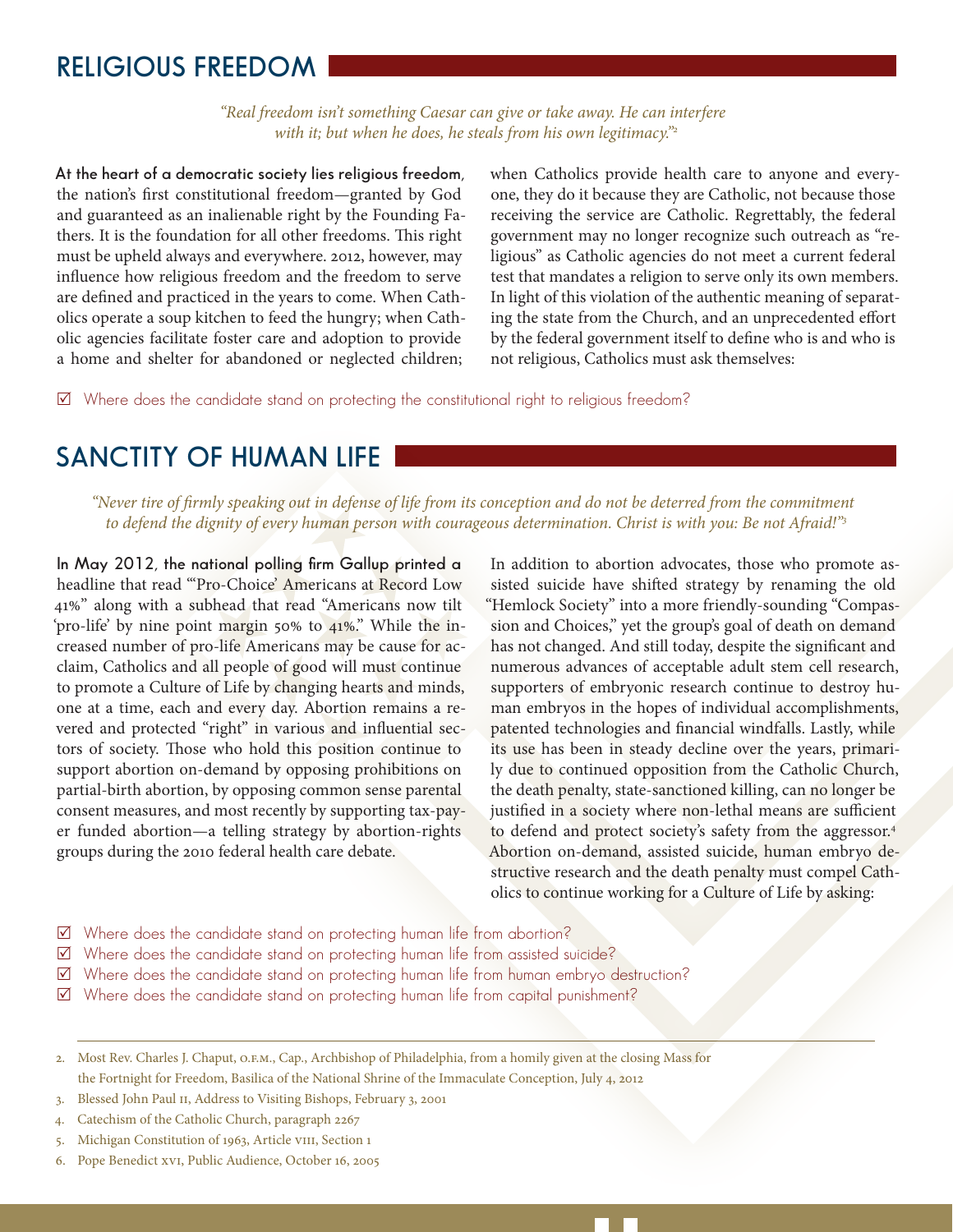# **EDUCATION**

*Religion, morality, and knowledge, being necessary to good government and the happiness of mankind, schools and the means of education shall forever be encouraged.5*

**Parents are the primary educators of their children, and**  education policy must be crafted in a manner that places the needs of the children and the parent first. By expanding school choice options, parents gain additional tools in their effort to select how best they believe their children will be educated. In 2012 Michigan witnessed an expansion of school choice by allowing for a greater number of charter schools and by expanding policies such as shared time and dual enrollment that benefit both public and non-public students. Yet much work needs to be done, such as amending Article

VIII, Section 2 of the state Constitution. While every other Great Lake state allows for a voucher program, tuition tax credit or scholarship program, the Michigan Constitution expressly prohibits such policies. Michigan has fallen far behind, impacting students in both public and nonpublic schools as innovative and proven policies are currently unconstitutional in this state. Greater school choice will lead to better schools and, more importantly, more options for parents. Catholics can work for more educational options by asking:

5 Where does the candidate stand on the expansion of school choice opportunities?

# **ECONOMIC JUSTICE**

*"Poverty is a plague against which humanity must fight without cease"6*

**In recent months Michigan has moved away from the om**inous distinction of having the highest unemployment in the union. As of May 2012, the state's unemployment rate hovered around 8.5%, nearing the lowest mark it has been since an 8.2% rate in July of 2008. The 2012–2013 State of Michigan budget was passed this year with little to no harm to policies that benefit the state's most vulnerable populations. This is due to the fact that many critical programs

were significantly cut in the previous year's budget. While it has been stated that Michigan's economy is on track, and some numbers may indicate as such, Catholics are called by the Gospel to always work for the poor. Through the state budget, elected officials must allocate available public dollars to programs that ensure the basic needs of the most destitute are met. Catholics working for the dignity of all human persons should ask:

 $\boxtimes$  Where does the candidate stand on promoting policies that protect the state's most vulnerable citizens?

# **MARRIAGE**

*"Sexual differences cannot be dismissed as irrelevant to the definition of marriage. Defending the institution of marriage as a social reality is ultimately a question of justice, since it entails safeguarding the good of the entire human community and the rights of parents and children alike."7*

**No institution or organization has worked more tirelessly**  than the Catholic Church, locally, nationally or internationally, to articulate and protect the most fundamental and natural building block of society—marriage between one man and one woman. The Church did not create this sacred institution, but in the face of well-financed and well-organized opposition she has continued to teach the truth and the timeless significance of marriage for children, for justice

and for all of society. Since 2004, Michigan has protected marriage through a constitutional amendment, and 30 other states have done likewise. While traditional marriage has been upheld in every state where it has appeared on a statewide ballot, efforts to change the definition of marriage continue both at the state and federal levels. Catholics with a well-formed conscience based on the Bible and the teachings of the Church can ask:

5 Where does the candidate stand on marriage between one man and one woman?